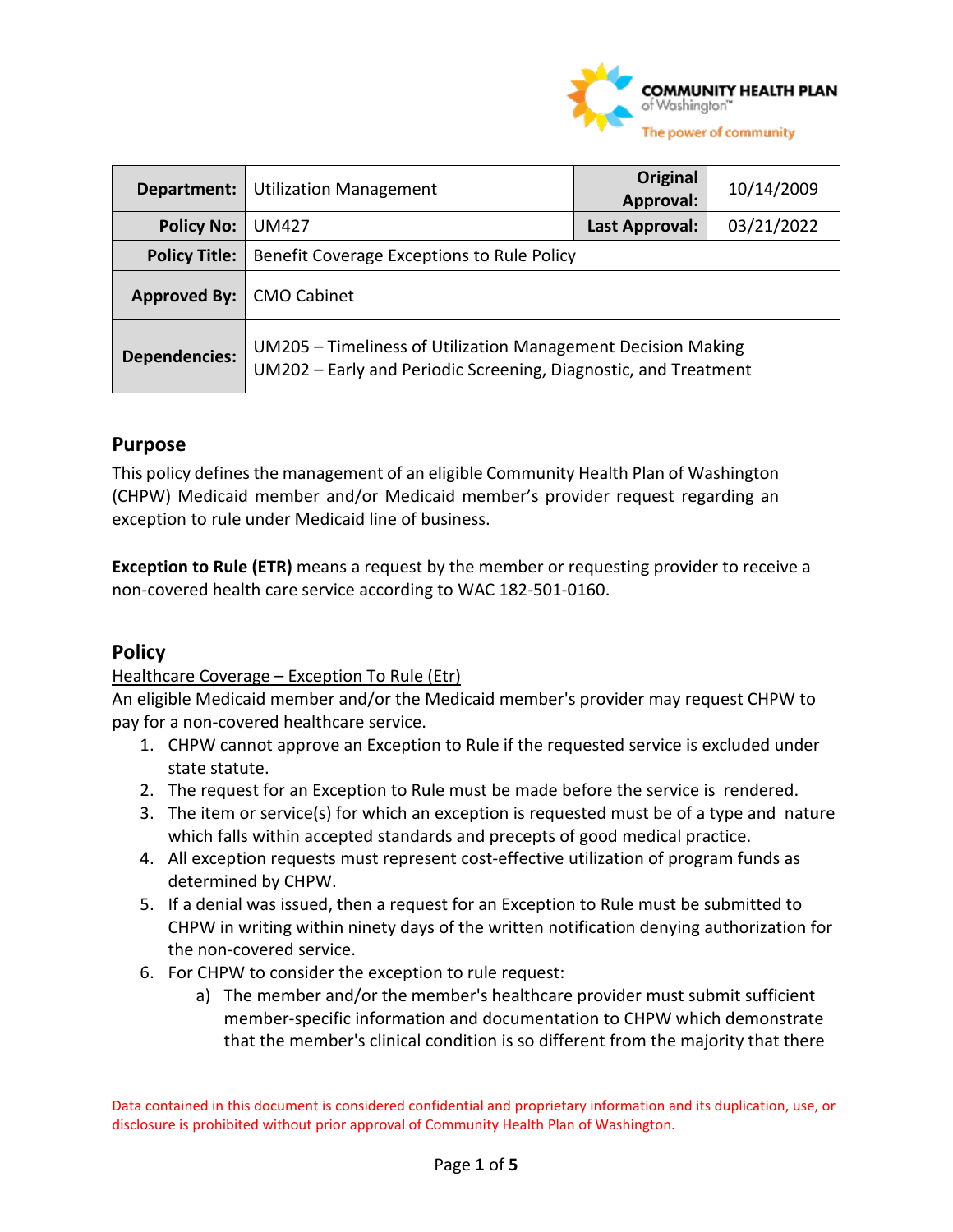

is no equally effective, less costly covered service or equipment that meets the member's need(s).

- b) The member's healthcare professional must certify that medical and/or behavioral health treatment are items of service which are covered under the member's medical assistance program and which are indicated as appropriate for the treatment of the illness or condition, have been found to be:
	- i. Medically ineffective in the treatment of the member's condition; or
	- ii. Inappropriate for that specific member.
- 1. Timeliness for ETR requests will follow the HCA contracted timeliness guidelines as they are more stringent than the WAC - Reference UM 205.

## Exclusion to ETR

Services that are not covered for adult Integrated Managed Care members are reviewed for medical necessity under Early and Periodic Screening, Diagnostic, and Treatment (EPSDT) requirements for members under age 21. If the service is medically necessary, it is approved. If not, it is denied for not meeting medical necessity, and appeal rights are provided. ETR does not apply to EPSDT members.

## Written Member Notification

CHPW sends written notification to the provider and the member:

- 1. Approving the exception to rule request;
- 2. Denying the exception to rule request; or
- 3. Requesting additional information

#### Evaluation, Approvals & Denials

CHPW Medical Director and/or Behavioral Health Medical Director or designee evaluates and considers requests on a case-by-case basis. CHPW Medical Director and/or Behavioral Health Medical Director has final authority to approve or deny all ETR requests.

Members do not have a right to a fair hearing on all ETR decisions. Members have the right to appeal regarding whether CHPW appropriately classified the service as non-covered.

# **List of Appendices**

A. Detailed Revision History

## **Citations & References**

| <b>CFR</b> |                                      |
|------------|--------------------------------------|
| <b>WAC</b> | $\sim$ $\sim$ $\sim$<br>182-501-0160 |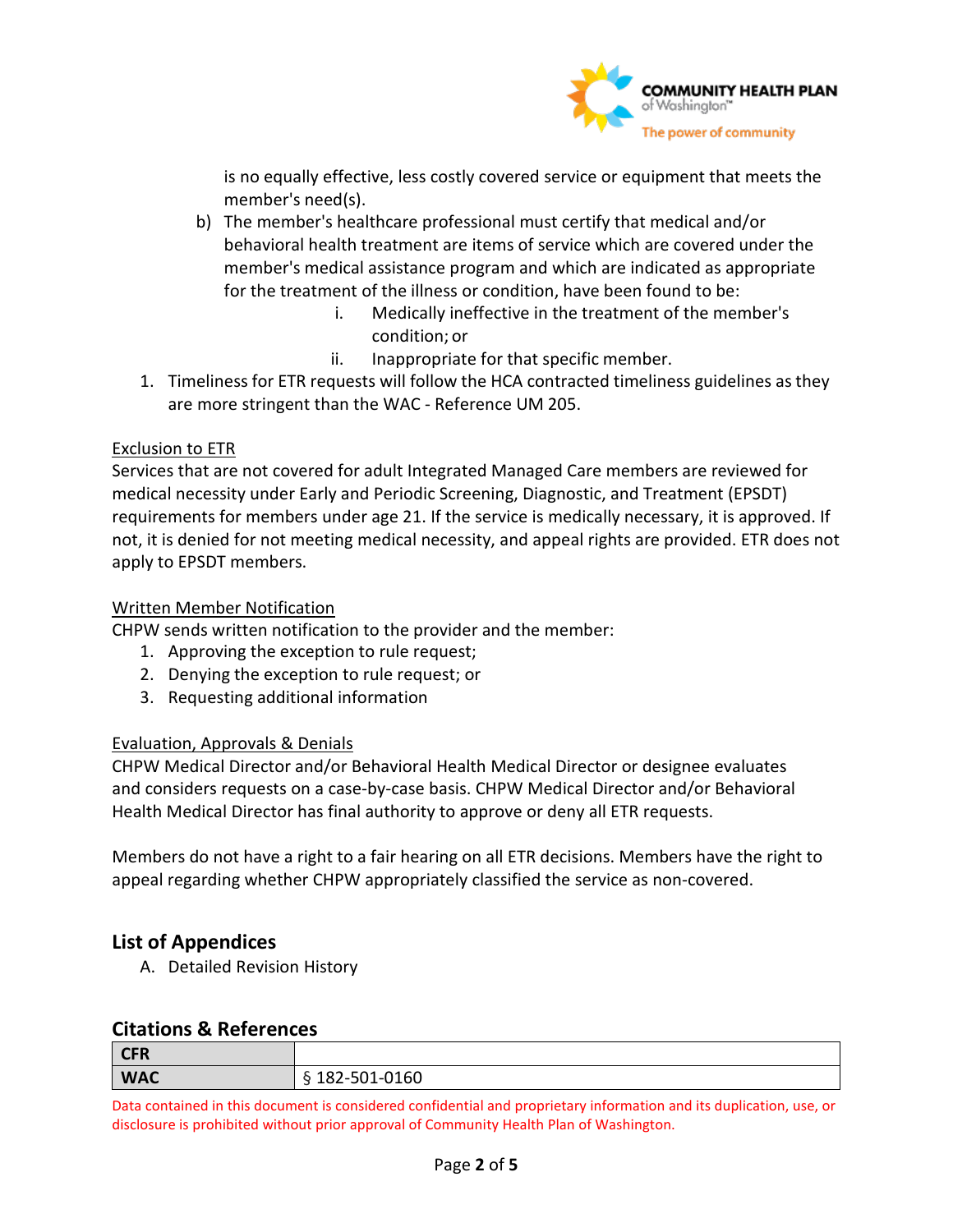

| <b>RCW</b>                |                    |                                         |
|---------------------------|--------------------|-----------------------------------------|
| LOB / Contract            | $\boxtimes$ WAHIMC | WA Apple Health Integrated Managed Care |
| <b>Citation</b>           | $\boxtimes$ BHSO   | WA Apple Health Integrated Managed Care |
|                           | $\square$ MA       |                                         |
|                           | $\square$ CS       |                                         |
| <b>Other Requirements</b> |                    |                                         |
| <b>NCQA Elements</b>      |                    |                                         |

# **Revision History**

| <b>SME Review:</b> | 08/11/2099; 05/24/2010; 04/20/2011; 07/30/2012; 06/09/2013; |
|--------------------|-------------------------------------------------------------|
|                    | 05/09/2014; 06/23/2015; 07/25/2016; 07/26/2016; 08/26/2016; |
|                    | 12/26/2017; 04/05/2018; 06/21/2018; 06/19/2019; 02/07/2020; |
|                    | 05/18/2020; 11/17/2020; 02/25/2020; 03/18/2022              |
| Approval:          | 10/14/2009; 06/02/2010; 04/27/2011; 08/08/2012; 06/28/2013; |
|                    | 05/05/2014; 07/08/2015; 07/26/2016; 09/01/2016; 12/26/2017; |
|                    | 06/25/2018; 06/21/2019; 06/25/2020; 03/04/2021; 03/21/2022  |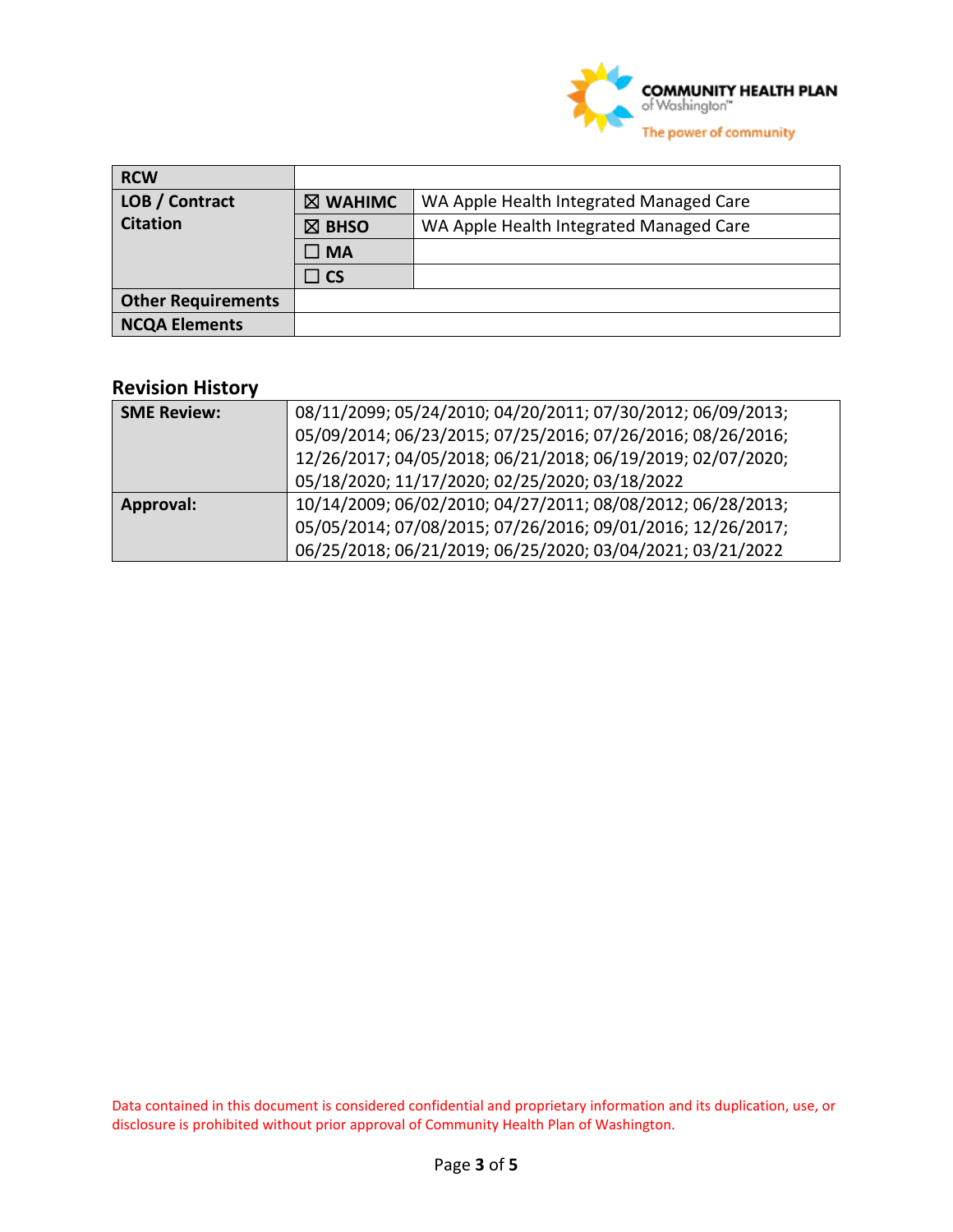

# **Appendix A: Detailed Revision History**

| <b>Revision Date</b> | <b>Revision Description</b>                                                                                                                                                                                           | <b>Revision Made By</b>                    |
|----------------------|-----------------------------------------------------------------------------------------------------------------------------------------------------------------------------------------------------------------------|--------------------------------------------|
| 08/11/2009           | Original                                                                                                                                                                                                              | Verni Jogaratnam                           |
| 10/14/2009           | Approval                                                                                                                                                                                                              | <b>MMLT</b>                                |
| 05/24/2010           | Revised                                                                                                                                                                                                               | Verni Jogaratnam                           |
| 06/02/2010           | Approval                                                                                                                                                                                                              | <b>MMLT</b>                                |
| 04/20/2011           | Revised                                                                                                                                                                                                               | Verni Jogaratnam                           |
| 04/27/2011           | Approval                                                                                                                                                                                                              | <b>MMLT</b>                                |
| 07/30/2012           | Reviewed                                                                                                                                                                                                              | Lucy Sutphen, MD, FACP<br>Georgette Cortel |
| 08/08/2012           | Approval                                                                                                                                                                                                              | <b>MMLT</b>                                |
| 06/09/2013           | Reviewed policy - no changes                                                                                                                                                                                          | Jane Daughenbaugh                          |
| 06/28/2013           | Approval                                                                                                                                                                                                              | <b>MMLT</b>                                |
| 05/09/2014           | Updated to consistently state 'exception<br>to rule' vs. 'exception to benefit' to<br>match WAC verbiage. Updated WAC<br>reference numbers.                                                                           | Justin Fowler                              |
| 05/15/2014           | Approval                                                                                                                                                                                                              | <b>MMLT</b>                                |
| 06/23/2015           | Policy reviewed - no changes                                                                                                                                                                                          | Kelly Force; Jane<br>Daughenbaugh          |
| 07/08/2015           | Approval                                                                                                                                                                                                              | <b>MMLT</b>                                |
| 07/25/2016           | Removed "Extension of Limitation"<br>portion of this policy. New policy<br>created for "Extension of Limitation".<br>Reformatted "Contract Citation" cell.<br>Added "182" in front of -501-0160 in the<br>"WAC" cell. | Cyndi Stilson                              |
| 07/26/2016           | Reviewed. No changes                                                                                                                                                                                                  | Jane Daughenbaugh                          |
| 07/26/2016           | Approved                                                                                                                                                                                                              | <b>MMLT</b>                                |
| 08/26/2016           | Members do have right to appeal<br>regarding whether the MCO<br>appropriately classified the service as<br>non-covered. Changed footer tab to<br>UM427 Exception to Rule                                              | Cyndi Stilson, RN                          |
| 09/01/2016           | Approved                                                                                                                                                                                                              | <b>MMLT</b>                                |
| 12/26/2017           | Reviewed, added that ETR must be<br>requested prior to service being                                                                                                                                                  | <b>Justin Fowler</b>                       |